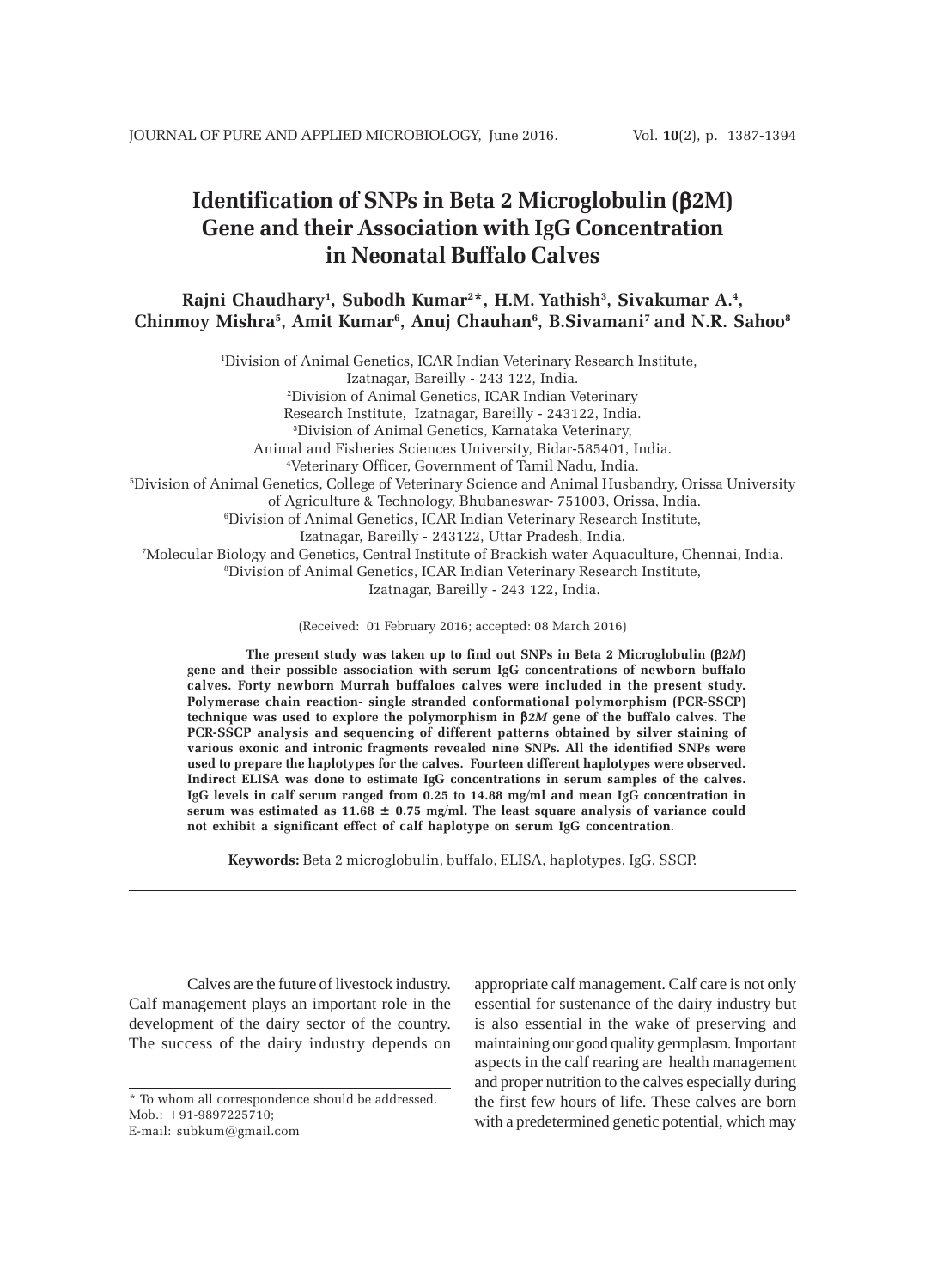be permanently affected by management decisions implemented throughout the rearing period. It is essential that farm owners take proper care of calves so that they develop into healthy adult animals and achieve a high lifetime milk production. Proper management of young stock, particularly during the neonatal period, could markedly reduce morbidity and mortality, whereas improper management would lead to economic losses from increased cost of veterinary intervention, death losses, reduced growth and suboptimal productive and reproductive performance. Diseases of new born calf and neonatal calf mortality are the major causes of economic losses in livestock production. 25 % average early calf mortality hardly provides any chance for regular replacement of low production animals. It is roughly estimated that a calf mortality of 20 per cent can reduce net profit to 38 per cent<sup>1</sup>. Keeping the facts in mind like severity of pathogens on calf mortality during early period of its life and economic losses due to calf mortality on dairy industry, early immunity of neonatal calves is highly essential. The neonatal calf immunity during early period is only due to passive transfer of immunoglobulins from mother through colostrum. Health and nutrition in the neonatal calves depends on the availability of good quality colostrum in adequate quantity. The environmental as well as genetic control of passive transfer of immunity is a well established fact. Therefore, identification of these genetic causes will eventually lead a way forward to increase in neonatal calf immunity and decrease in calf morbidity and mortality. FcRns are neonatal Fc receptors which are present in neonatal calf intestine, kidneys, lungs, mammary glands and vascular endothelial cells<sup>2</sup>. They play an important role in absorption of IgG and are also known to prolong their half life. FcRn is a heterodimer of two polypeptides i.e., a MHC class I homolog encoded by *FCGRT* gene and beta 2 microglobulin encoded by β*2M* gene. More than 50 % cases of FPT are due to defective structure of FcRn which could be due to polymorphism in genes coding FcRn i.e., *FCGRT* and β*2M*<sup>3</sup> . Due to dearth of information on variants in β*2M* gene and their possible role in influencing IgG levels in buffaloes, this study was taken up to identify SNPs in β*2M* gene and their association with immunoglobulin G concentration in serum of neonatal buffaloes calves.

## **MATERIALS AND METHODS**

#### **Experimental animals and collection of blood**

Forty new born Murrah buffalo calves, maintained at Livestock Production Management (LPM) Section of IVRI, Izatnagar, were included in the present study. Approximately, 5ml of blood was collected under sterile conditions, from the jugular vein of buffalo calves in a 15ml polypropylene centrifuge tube containing 0.5ml of 2.7% EDTA solution as anticoagulant. Additionally from new born buffalo calves, 12 to 18 hrs after the first feeding of colostrum, 3ml blood was collected in vaccutainer tubes without anticoagulant for serum isolation. These were then transported to laboratory in an icebox and serum was stored at - 200 C till estimation of IgG concentration.

# **Isolation of Genomic DNA from blood**

Genomic DNA was isolated from the frozen blood samples of calves using phenolchloroform extraction method<sup>4</sup> with minor modifications. The genomic DNA isolated was checked for its quality, purity and concentration by routine methods. DNA samples of good quality, purity and concentration were used for further analysis.

# **Amplification of different regions of** β**2M gene**

Seven pairs of primers for amplification of both exonic and intronic regions of β*2M* gene in the DNA samples of Murrah buffaloes were designed on the basis of sequences of cattle (*Bos taurus*) in public database at NCBI (AC\_000167.1) with the help of Primer3 online computer software. The primers were intended to amplify seven fragments corresponding to all the four exons (full coding regions) and three introns (partial noncoding regions) of β*2M* gene in buffalo. Sequences of primers designed for amplification of fragment are given in Table 1.

Various combinations of reaction mixture were tried to optimize the concentration of each component. The optimized concentration of the components used in the reaction mixture for amplification of fragment I through fragment VII was  $2.5 \mu$ 10 X PCR buffer (1 X),  $2.5 \mu$ l dNTP mix (0.2 mM), 2.0 µl MgCl2 ( 1.5 mM), 0.5 µl F- primer (0.2µM), 0.5 µl R- primer (0.2µM), 0.2 µl Taq DNA polymerase (1U/25µL), 2.0 µl gDNA (80-100 ng) and 14.80 µl Nuclease free water. Samples were amplified by initial denaturation at 95°C for 3 min,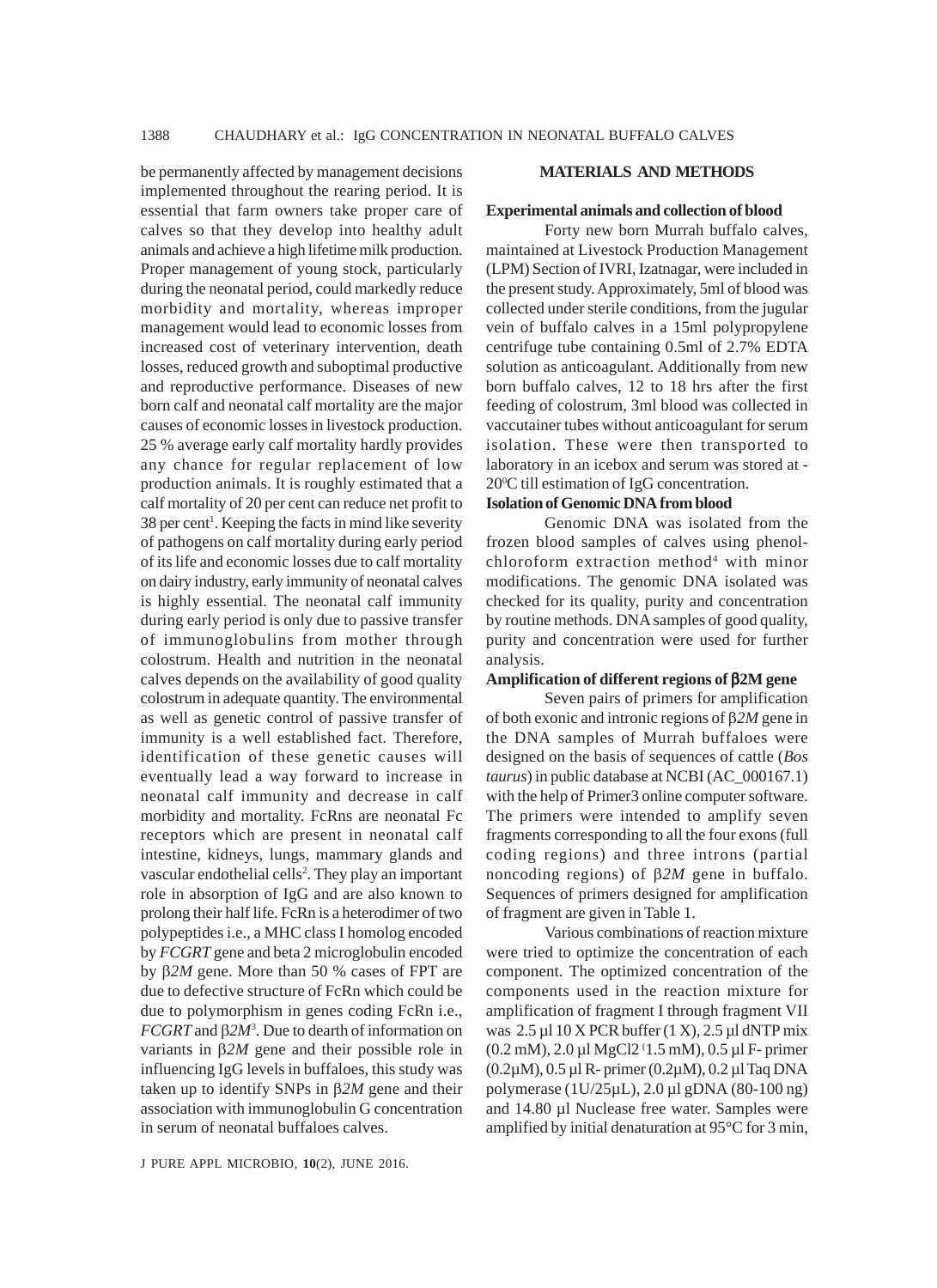35 cycles of 95°C for 30 sec, X°C for 30 sec and 72°C for 20 sec; followed by final extension at 72°C for 10 min. The annealing temperature was 57, 59.3, 55, 55, 51, 55 and 55 °C for fragments I through VII respectively.

## **Identification of allelic variants**

Single strand conformation polymorphism (SSCP) analysis was performed on all PCR products/DNA samples for determination of allelic variants by standard procedure with slight modifications<sup>5</sup>, followed by sequencing. In order to optimize SSCP resolution on gel, several factors viz. amount of PCR product, denaturing solution, acrylamide concentration, percentage crosslinking, glycerol, voltage, running time, temperature etc. were tested for each fragment. Each PCR product was diluted in denaturing solution (95 % formamide, 10 mM NaOH, 0.05 % xylene cyanol and 0.05% bromophenol blue, 20 mM EDTA), denatured at 95  $\mathrm{^0C}$  for 5 min, chilled on ice and resolved on 15 % poly- acrylamide gel. The electrophoresis was carried out in a vertical electrophoresis unit, in 1X TBE buffer. The gels were stained with silver nitrate<sup>6</sup> and the band patterns were scored for each amplified product. Variants detected by PCR-SSCP of seven fragments of  $\beta_2 M$  gene corresponding to 4 exons and 3 introns were sequenced by outsourcing. Both forward and reverse sequencing were carried out for each allelic pattern which was sent as triplicate for each pattern. Resulting sequences were analysed by DNASTAR (Lasergene, USA) software. By aligning observed sequences of different patterns, the nucleotide variabilities in terms of SNPs, were identified. These SNPs were combined to form various haplotypes.

# **Estimation of IgG concentrations**

Indirect ELISA was performed to determine the Immunoglobulin-G (IgG) concentration in serum samples of calves by kit method (Koma Biotech, Korea) with some modifications. Degree of colour development was measured as absorbance (OD) at 450nm wave length. The IgG values of known samples and their OD values were used to generate a regression equation, to predict the IgG values of unknown samples using GraphPad Prism 6 software.

# **Association of haplotypes with IgG concentrations**

The association of β2m haplotypes with Immunoglobulin G (IgG) concentration was ascertained by PROC GLM procedure of SAS 9.3 programme. The model used was  $Y_{ij} = \mu + H_i + e_{ij}$ , where,  $Y_{ii} = j^{th}$  observation of IgG concentration for i<sup>th</sup> haplotype; H<sub>i</sub> = effect of i<sup>th</sup> haplotype;  $\mu$  = over all mean, and  $e_{ii}$  = error term attached with ij<sup>th</sup> subclass.

## **RESULTS**

## **SNP identification in** β**<sup>2</sup> M gene of buffalo calves by SSCP analysis**

Seven fragments, covering all the four coding regions as well as representative region from noncoding regions, i.e. fragment I (206 bp: full exon 1), fragment II (296 bp: partial intron 1), fragment III (287 bp: full exon 2), fragment IV (227 bp: partial intron 2 and full exon 3), fragment V (226 bp: partial intron 3), fragment VI (201 bp: initial partial exon 4) and fragment VII (405 bp: remaining partial exon 4) of β*2M* gene of calves were amplified and the amplicons were subjected to PCR-SSCP analysis to identify the allelic variants in all the calves. The fragment I (206 bp) of β*<sup>2</sup> M* gene (encompassing partial 5' UTR region, exon1 and partial intron1) was amplified and the PCR products were subjected to SSCP analysis which revealed two alleles, A and B (Accn No. KM261591 and KM261592). The sequence analysis confirmed the presence of 16 bp 5' UTR (outside exon 1), 119 bp exon 1 (52 bp 5' UTR +  $67$ bp coding exon 1) and 71 bp partial intron 1. The two alleles A and B differed (C/G) at nucleotide positions 45 and lied in 5'UTR region. This SNP viz. C45G transversion was located in untranslated region. The PCR-SSCP of fragment II covering 296 bp of intron 1 also revealed two alleles (viz. A and B, Accn No. KM261600 and KM261601). The sequence analysis confirmed 296 bp partial intron 1. The alleles A and B, differed at nucleotide positions 22, 23 and 256 in the said fragment yielding to T22A transversion, T23A transversion and G256A transition. The fragment III covering 287 bp (partial intron1, exon 2 and partial intron 2) also exhibited two alleles (*viz.* A and B, Accn no.KM261593 and KM261594). The sequence analysis confirmed the presence of partial intron 1 (10 bp), exon 2 (276 bp) and 1 bp partial intron 2. The sequence analysis revealed only one SNP at 204 nucleotide position *viz.* T204C transition which was located in exon 2. A total of 64 amino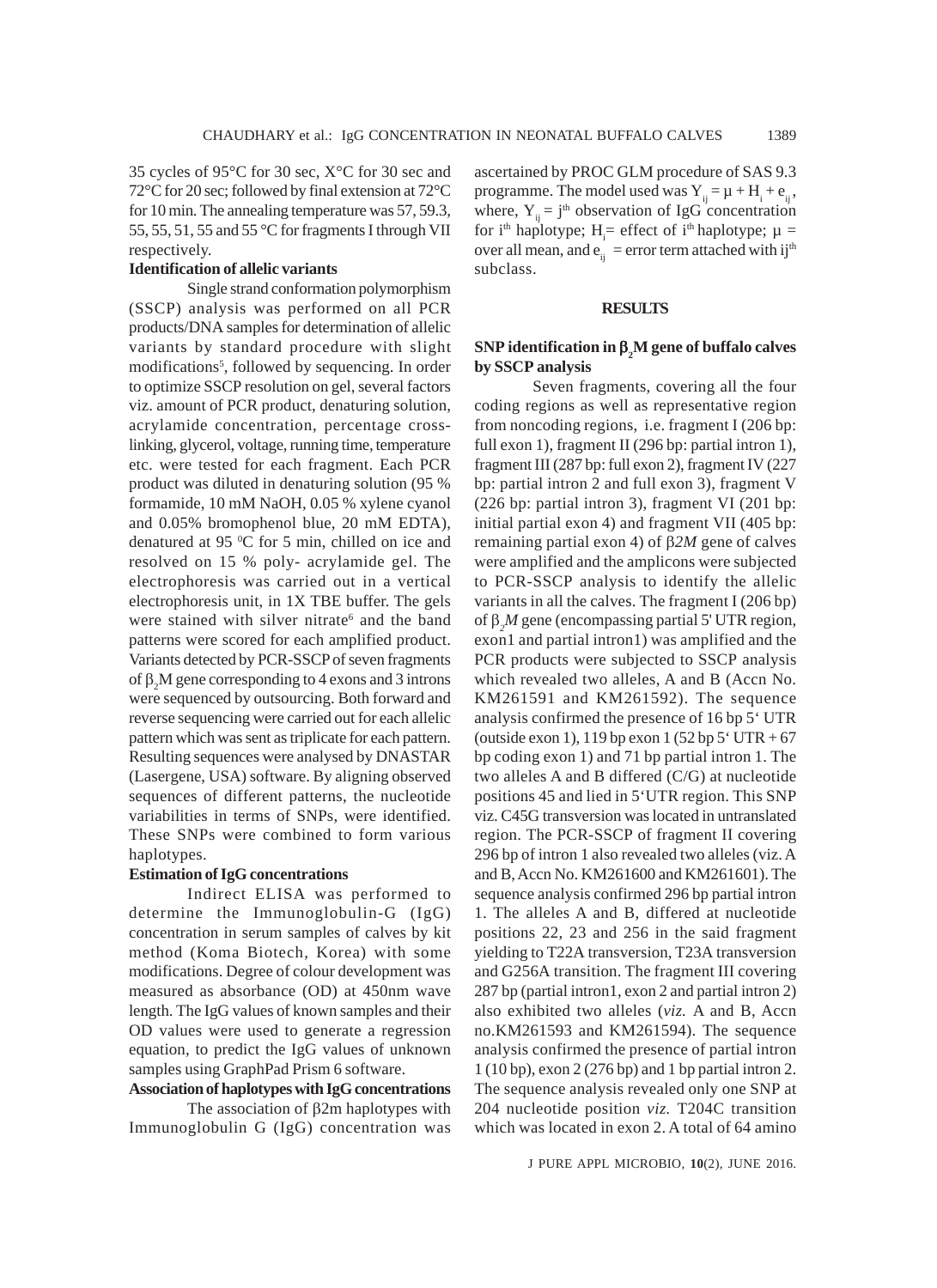acids were found for exon 2 of the  $\beta_2 M$  gene in buffalo. This SNP at  $204<sup>th</sup>$  position (T204C) did not lead to alteration of amino acid (alanine), hence, was a synonymous (silent) mutation. The fragment IV covering 227 bp (comprising of partial intron 2, exon 3 and partial intron 3) revealed monomorphic pattern indicating only one allele (A, Accn no. KM261595). Sequence analysis confirmed the presence of 146 bp intron 2 (partial), 28 bp exon 3 (14 bp coding exon 3 and 14 bp 3' UTR) and 53 bp partial intron 3. The fragment V (226 bp) corresponding to partial intron 3 also yielded a single allele (Accn no. KM261602). Sequence analysis confirmed the presence of 226 bp partial intron 3. The fragment VI (201 bp) corresponding to partial intron 3 and partial exon

| S. No | Primer Name  | Primer Sequence               | Product Size |
|-------|--------------|-------------------------------|--------------|
| 1.    | Fragment 1-F | 5'GAGTGCGGACTATAAAGGCGAGCG3'  | $206$ bp     |
|       | Fragment 1-R | 5'CAGGGTGCCAAGTGGGTGTGAT3'    |              |
| 2.    | Fragment 2-F | 5'CACTGAAGCTCGGATTTCTCTT3'    | $296$ bp     |
|       | Fragment 2-R | 5'CCTACACAGGGAAAGAGCTGA3'     |              |
| 3.    | Fragment 3-F | 5'CGCTCCTCAGGTCCTCCAAAGATT3'  | $287$ bp     |
|       | Fragment 3-R | 5'CCCCACTTAACTATCCGGGGTTGTT3' |              |
| 4.    | Fragment 4-F | 5'GGATCTCAGGCTGGTAGGAAAGGTC3' | $227$ bp     |
|       | Fragment 4-R | 5'GCTGTCTGTAATGGTCCCCAGG 3'   |              |
| 5.    | Fragment 5-F | 5'GGCTTTCCCAGCATCACTAA3'      | $226$ bp     |
|       | Fragment 5-R | 5'GGTGTCTCTGCAGAACCATGT3'     |              |
| б.    | Fragment 6-F | 5CCCCCAGGTTTGAAGATGCC '3'     | $201$ bp     |
|       | Fragment 6-R | 5'CCTCCACTGCGGCTTACTGC 3'     |              |
| 7.    | Fragment 7-F | 5'GGTCTGTGTTGGCAGTAAGCCGC 3'  | $405$ bp     |
|       | Fragment 7-R | 5'CACTTCCCTGTTTGAACGAAGGC 3'  |              |

**Table 1.** Primers designed for amplification of different fragments of  $\beta_2 M$  gene in buffalo

**Table 2.** Distribution of SNPs across different regions of  $\beta_2 M$  gene in buffalo

| Fragment I                                    | $C \rightarrow G$ ,                     |                                                                 |                                         |  |
|-----------------------------------------------|-----------------------------------------|-----------------------------------------------------------------|-----------------------------------------|--|
| (Full exon 1 and partial intron 1)            | 45(5'UTR)                               |                                                                 |                                         |  |
| Fragment II                                   |                                         | $T \rightarrow A$ , $T \rightarrow A$ , $G \rightarrow A$ , 256 |                                         |  |
| (Partial intron 1)                            | 22                                      | 23                                                              |                                         |  |
|                                               | (intron 1)                              | (intron 1)                                                      | (intron 1)                              |  |
| Fragment III                                  | $T \rightarrow C$ .                     |                                                                 |                                         |  |
| (Full exon 2)                                 | $204$ (exon2)                           |                                                                 |                                         |  |
|                                               | $GCT \rightarrow GCC$                   |                                                                 |                                         |  |
|                                               | Ala $\rightarrow$ Ala                   |                                                                 |                                         |  |
| Fragment IV(Partial intron 2 and full exon 3) | No SNP                                  |                                                                 |                                         |  |
| Fragment V(Partial intron 3)                  | No SNP                                  |                                                                 |                                         |  |
| Fragment VI(Initial partial exon 4)           | No SNP                                  |                                                                 |                                         |  |
| Fragment VII                                  | $G \rightarrow A$ , $A \rightarrow C$ , |                                                                 | $A \rightarrow G$ , $A \rightarrow G$ , |  |
| (Remaining partial exon 4)                    | 80 (3'UTR)                              | $101 \; (3'UTR)$                                                | 208 (3'UTR) 239 (3'UTR)                 |  |
|                                               |                                         |                                                                 |                                         |  |

| <b>Table 3.</b> Least square analysis of variance for effect of |  |
|-----------------------------------------------------------------|--|
| buffalo calf haplotype on IgG concentration in calf serum       |  |

| Source          | DF | Sum of Squares | Mean Square | F Value | $Pr$ > F |
|-----------------|----|----------------|-------------|---------|----------|
| Haplotype       | 13 | 278.6647167    | 21.4357474  | 0.93    | 0.5418   |
| Error           | 26 | 602.3501233    | 23.1673124  |         |          |
| Corrected Total | 39 | 881.0148400    |             |         |          |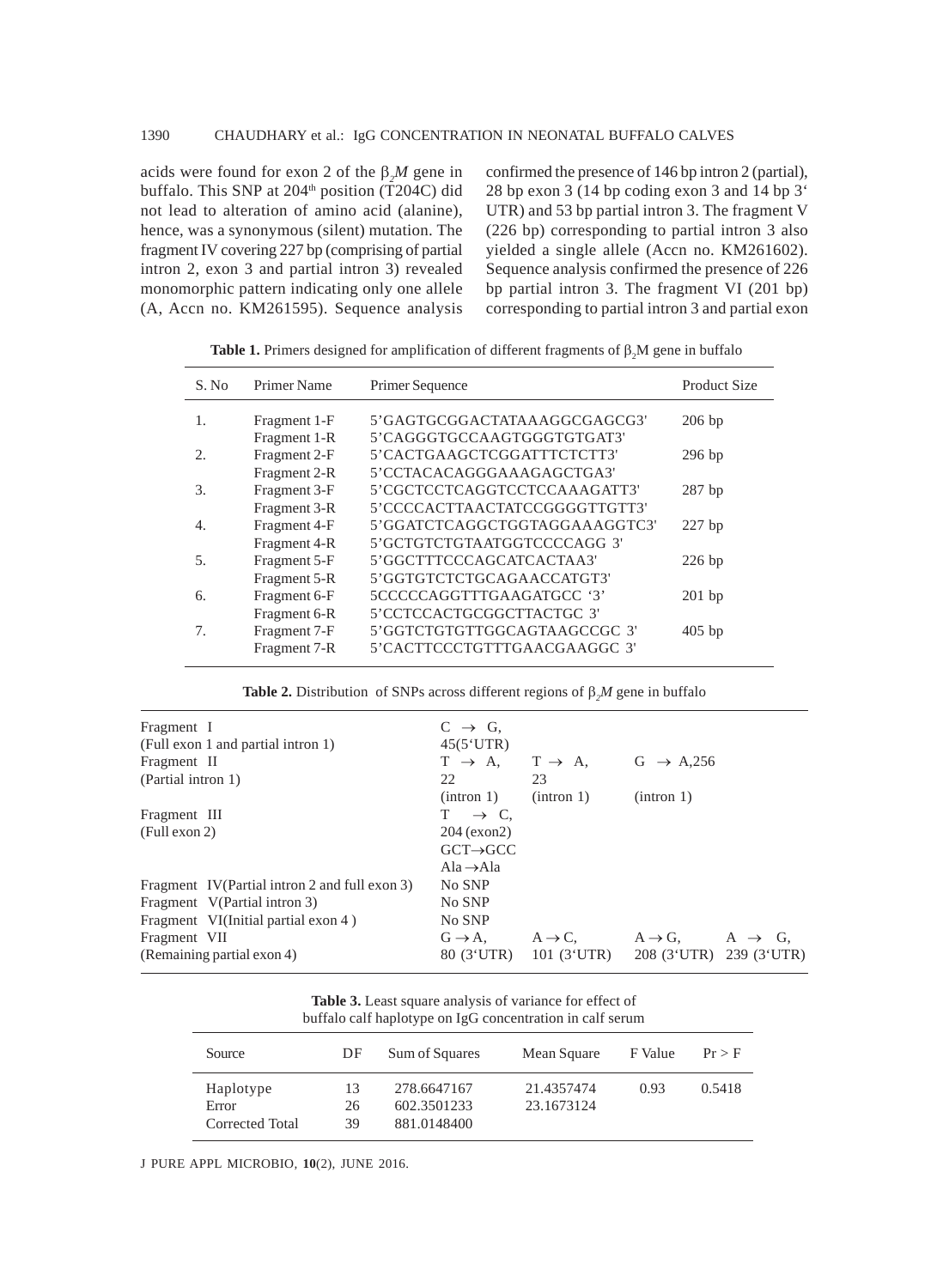4 also yielded one allele. Sequence analysis confirmed the presence of 7 bp intron 3 (partial), 194 bp exon 4 (partial initial). The fragment VII (405 bp) corresponding to partial exon 4 exhibited four alleles (viz. A, B, C and D; Accn no. KM261596, KM261597, KM261598 and KM261599). Sequence analysis confirmed the presence of 348 bp exon 4 (partial remaining) 57 bp 3'UTR (outside exon 4). Sequence analysis of PCR products for these four patterns also revealed four SNPs viz. G80A transition, A101C transversion and A208G transition and A239G transition. All these four SNPs were present in 3'UTR region. Sequences of all the amplified fragments conformed to the GenBank resource for  $\beta_2 M$  gene in *Bos taurus* cattle (AC\_000167.1). All these SNPs have been presented in Table 2. **Determination of haplotypes**

We identified nine SNPs covering exonic and intronic regions of the  $\beta_2 M$  gene in murrah breed of buffaloes. Before proceeding for any association study, it is imperative to make combination of these SNPs in form of haplotypes. Therefore, on the basis of SNPs, the haplotypes were prepared for all forty buffalo calves under investigation. A total of fourteen haplotypes were observed on the basis of nine SNPs viz. (C/G) (T/  $A)(T/A)(G/A)(T/C)(G/A)(A/C)(A/G)(A/G)$  were CTTGTACAA, CTTGCACAA, CTTGTGAAA, GTTGTGAAA, CTTGTGAAG, CTTGTGAGA, CTTGCGAAG CAAATACAA, GTTGTACAA, GTTGTGAGA, CAAATGAGA, CAAATGAAA, GTTGTGAAG and GAAATGAAG which were designated as H1 to H14.

## **Estimation of Immunoglobulin G (IgG) concentrations**

Immunoglobulin G levels were estimated in serum of new born calves. The regression curve was obtained by plotting standard concentrations against absorbance at 450nm. The regression equation  $y = 0.001x + 0.897$ , which was able to explain 99.2 % ( $R^2 = 0.992$ ) variation in IgG values, was used to predict the unknown IgG concentration in serum samples. IgG levels in calf serum ranged from 0.25 to 14.88 mg/ml and mean IgG concentration in serum was estimated as 11.69  $\pm$  0.75 mg/ml.

## **Association of haplotypes in** β**<sup>2</sup> M gene with IgG concentration**

The effect of calf haplotypes was

evaluated on serum IgG concentration. The least square analysis of variance revealed a nonsignificant effect of calf haplotype on IgG concentrations in serum (Table 3) and the least square means of IgG in various haplotypic groups were non significantly different from each other (Table 4).

**Table 4.** Least square means of IgG concentrations in serum with standard error (number of observations) for different haplotypes

| Haplotype ID    | Least square mean $\pm$ SE (n) |  |  |
|-----------------|--------------------------------|--|--|
| of Calves       | of Serum IgG                   |  |  |
| H1              | $11.57 \pm 1.51$ (12)          |  |  |
| H <sub>2</sub>  | $13.99 \pm 0.00(1)$            |  |  |
| H <sub>3</sub>  | $14.03 \pm 0.16$ (3)           |  |  |
| H4              | $5.32 \pm 3.90$ (2)            |  |  |
| H <sub>5</sub>  | $10.95 \pm 1.74$ (10)          |  |  |
| H <sub>6</sub>  | $13.61 \pm 0.02$ (2)           |  |  |
| H7              | $14.35 \pm 0.00(1)$            |  |  |
| H8              | $14.026 \pm 0.37$ (2)          |  |  |
| H <sub>9</sub>  | $14.45 \pm 0.44$ (2)           |  |  |
| H10             | $14.23 \pm 0.00$ (1)           |  |  |
| H <sub>11</sub> | $10.88 \pm 0.00$ (1)           |  |  |
| H <sub>12</sub> | $1.057 \pm 0.00$ (1)           |  |  |
| H <sub>13</sub> | $13.75 \pm 0.00$ (1)           |  |  |
| H <sub>14</sub> | $13.92 \pm 0.00$ (1)           |  |  |
| Total           | $11.69$ NS $\pm$ 0.75 (40)     |  |  |
|                 |                                |  |  |

#### **DISCUSSION**

Bovine neonatal calves get their preliminary immunity through the process of passive transfer i.e. due to feeding of colostrums containing immunoglobulins (mainly IgG). Immunoglobulin concentration in milk has been found to be influenced both by genetic and environmental factors7 . IgG can be selectively transferred from serum to milk in mammary gland and milk to blood in intestinal epithelium of neonates by the Fc receptor (FcRn) mediated mechanism8 . The IgG's transporter receptor molecule is FcRn heterodimer of which, β*<sup>2</sup> M* acts as an integral component of its cell surface expression<sup>9-10</sup> and in its absence, FcRn is retained in endoplasmic reticulum. Furthermore, in absence of β*2M*, IgG binding is decreased compared with that of native FcRn<sup>11</sup>. The  $β2M$ , a 6 kb gene (357 bp) cds), located on 10<sup>th</sup> chromosome of bovine, is conserved across species, including mammals and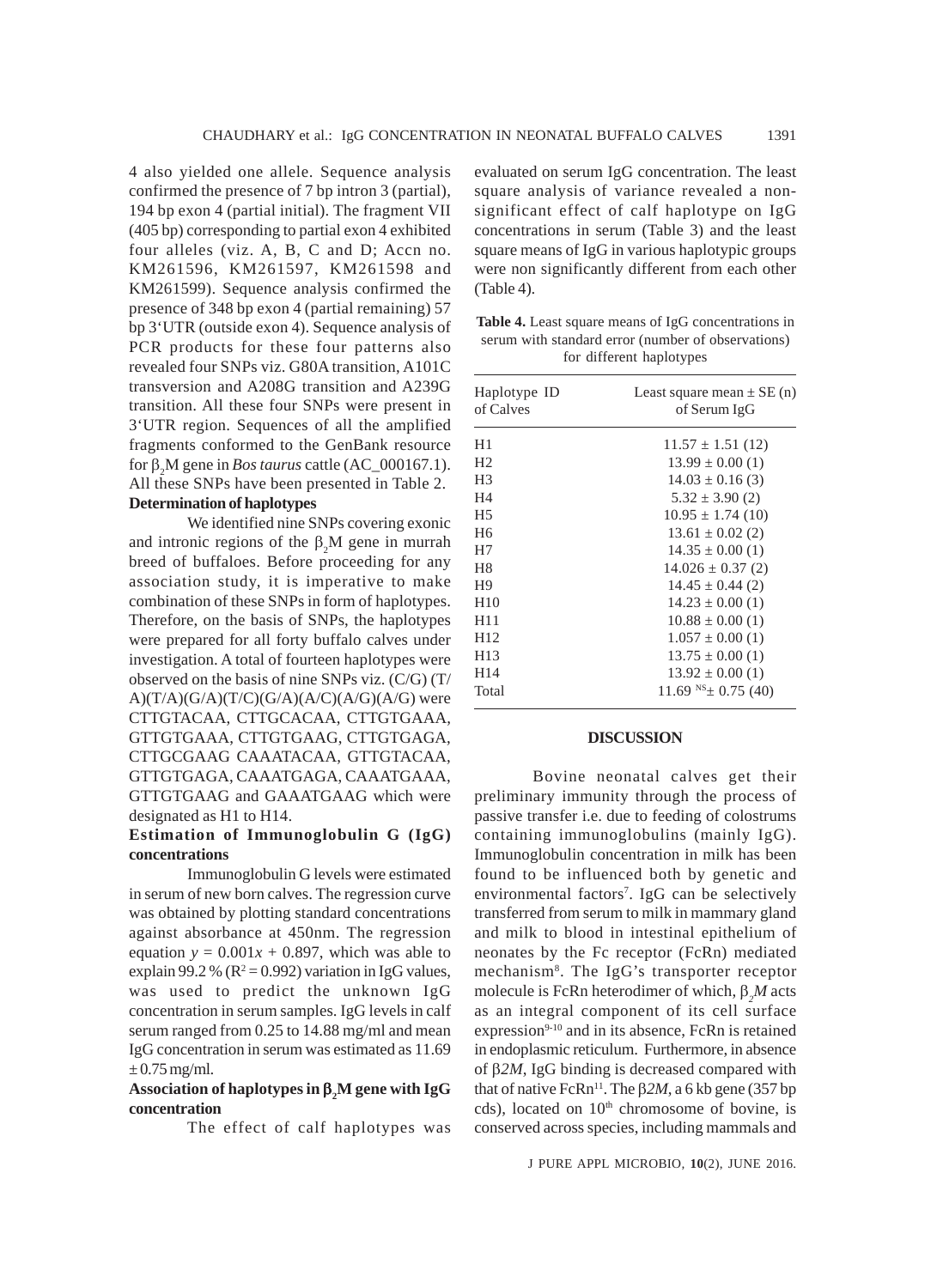birds containing four exons and three introns. It is located outside of the MHC region. In bovines, the cds of β*2M* consist of 357 bp sequence, coding for 118 amino acid residues.

We identified nine unique SNPs located in different exonic and intronic regions of the  $\beta_2 M$ gene in neonatal buffalo calves *(Bubalus bubalis).* Eight of these SNPs were located in non coding or intronic regions while only one was found in exon 2 of the gene though this too was a synonymous mutation. The previous study on β*<sup>2</sup> M* gene in multibreed herd of beef cattle using direct sequencing technique revealed 12 SNPs in exon 2 and 412. Eleven SNPs were present in non coding region and one SNP was present in coding region of exon 2. However, this coding region's SNP was a also silent mutation and did not led to any change in amino acid. The observations on SNPs observed in murrah buffaloes in our study were in high conformity with those of above study which were observed in beef cattle. Though the SNPs reported by them were different as compared to ours. In another study, one SNP (T204C) was observed in exon 2 and flanking intron in buffalo dams $13$ .

It has been reported that < 10 mg/ml level indicate the failure of passive transfer (FPT) and such calves have shown greater association with morbidity and mortality as compared to those which have  $> 10$  mg/ml of serum IgG<sup>14-15</sup>. According to National Dairy Heifer Evaluation Project<sup>16</sup>, more than 40 % dairy heifer calves were found to have serum IgG < 10 mg/ml thus have a risk of FPT. In our study, only 7 out of 40 buffalo calves exhibited < 10 mg/ml thus accounted for 17.5 % of FPT cases. The greater variations observed in serum IgG in our calves are in line with other studies in which a wide range of IgG concentrations in colostrum (milking 2 to 6 hrs post calving) varying from 11 to  $221$  mg/ml was observed<sup>17</sup>.

In our studies, the association between calf haplotype and serum IgG concentration could not be observed. The mean serum IgG concentration pertaining to these 14 calf haplotypes were non significantly different from each other. It may imply that either the buffalo  $\hat{a}_2M$ gene may not be playing a role in determining the IgG concentrations of colostrum or serum or their might be some other important gene *viz. FCGRT* which codes for a bigger component of FcRn molecule, be playing a greater role in determining

J PURE APPL MICROBIO*,* **10**(2), JUNE 2016.

IgG concentrations of colostrum or serum. The investigation on FCGRT gene are also underway in our laboratory. Recently in another studies, three SNPs in exon 2 and flanking region and two SNPs in exon 3 and flanking introns in FCGRT gene in buffaloes were observed<sup>18,19</sup>. There are ample evidences that  $\beta_2 M$  gene has been used by numerous workers as a house keeping gene (reference gene/indigenous control/ internal control) in numerous gene expression studies in a variety of tissues specially sperm<sup>20-27</sup> indicating that  $\beta_2 M$  gene is stable in expression in different conditions across tissues.

On contrary, it has been reported that calves homozygous for one haplotype (out of eight observed haplotypes) of  $\beta_2 M$  gene in multi-breed herd of beef cattle, were found to be at increased risk of failure of passive transfer<sup>12</sup>. The difference of our report with that of above report could be attributable to difference in species and /or the much larger sample size in beef cattle. Association between buffalo dam ß2M gene haplotypes and colostral IgG could also not be observed $28$ . The lack of association in our study could also be due to the smaller sample size of buffalo calves (n=40) or it may also imply that some other non-genetic factors may be playing a greater role in determining IgG concentrations of colostrum or serum.

## **CONCLUSIONS**

In the present investigation, we observed nine unique SNPs in neonatal buffalo calves that led to formation of 14 haplotypes. The least square analysis of variance could not exhibit a significant effect of calf haplotype on serum IgG concentration. It would also be worthwhile to study the allelic variations of the other gene *i.e., FCGRT* which codes for the heavier MHC like polypeptide of the obligate heterodimer found in the FcRn molecule with a larger sample size of buffalo calves.

#### **ACKNOWLEDGEMENTS**

The authors are thankful to the Director, IVRI, Izatnagar for financial support and Late. Dr. Deepak Sharma, Head, Division of Animal Genetics for being the main driving force behind this work. The authors also pray for his soul to rest in peace: Om Shanti, Shanti, Shanti.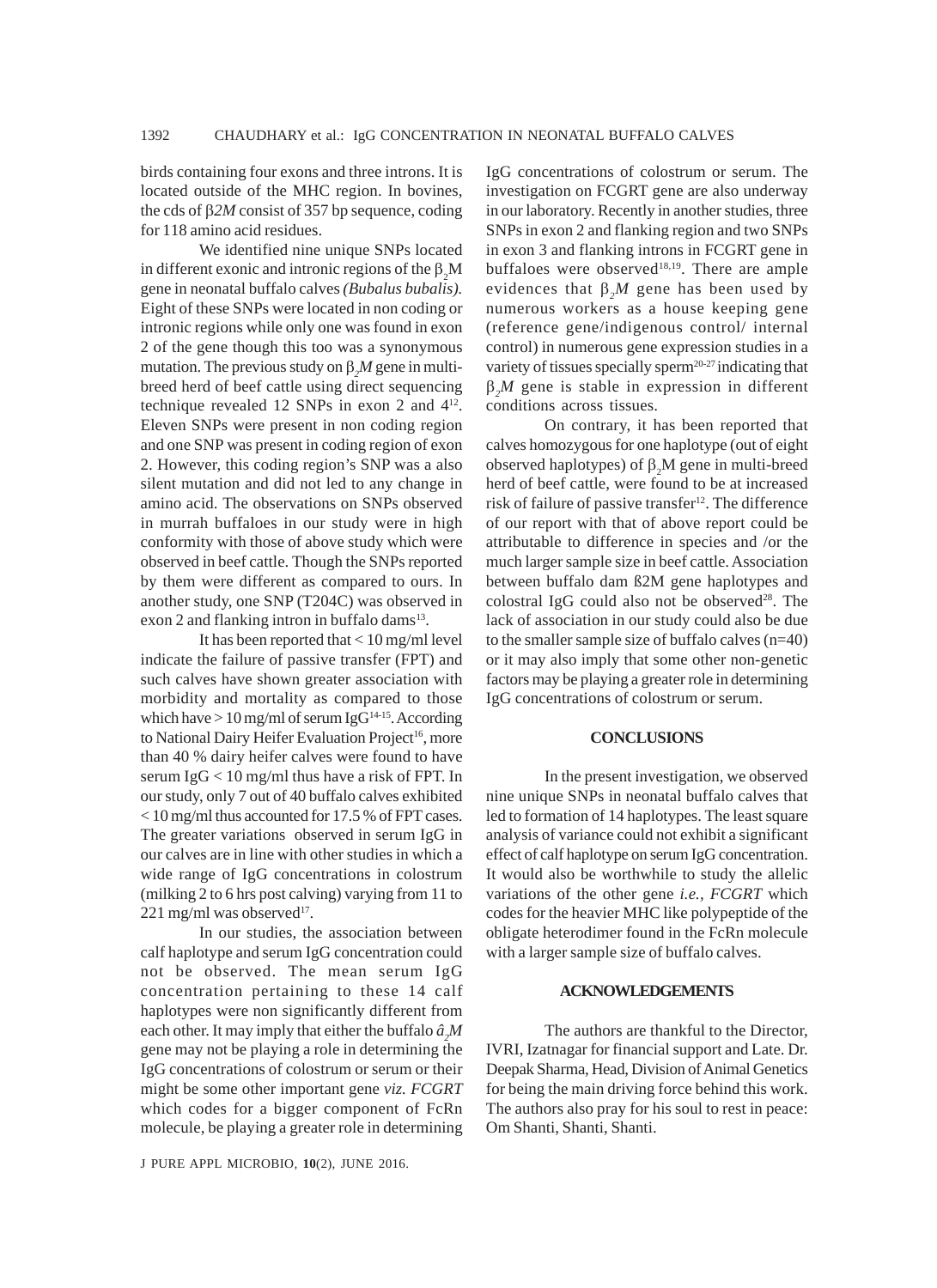#### **REFERENCES**

- 1. Blood D.C., Radostits O.M.:Veterinary Medicine, 7th edn. Oxford: ELBS, 1989.
- 2. Kuo, T.T., Baker, K., Yoshida, M., Qiao, S.W., Aveson, V.G., Lencer, W.I. Neonatal Fc receptor: from immunity to therapeutics. *J Clin Immunol*.*,* 2010; **30**:777–789.
- 3. Simister, N.E., Ahouse, J.C. The structure and evolution of FcRn. *Res Immunol*., 1996; 147:333-337.
- 4. Sambrook, J., Russell, D.W., Molecular cloning: A laboratory manual, 3rd edn. New York: Cold spring harbor Laboratory Press, 2001;Vol. 3.
- 5. Orita, M., Iwahana, H., Kanazawa, H., Hayashi, K., Sekiya, T., Detection of polymorphism of human DNA by gel electrophoresis as single strand conformation polymorphisms. *Proc Natl Acad Sci USA*, 1989; **86**: 2766-2770.
- 6. Bassam, B.J., Annoles, G.C., Greshoff PM Fast and sensitive silver staining of DNA in polyacrylamide gels. *Ani Biochem,* 1991; **196**: 80-83.
- 7. Liu, G., Zhang, C., Wangemail, J., Bu, D., Zhou, L., Zhao, S. Li, S. Canonical correlation of milk immunoglobulins, lactoferrin concentration and Dairy Herd Improvement data of Chinese Holstein cows. *Livestock Science,* 2010; **128** (1): 197-200.
- 8. Anderson, M., Bocharova, O. V., Makarava, N., Breydo, L., Salnikov, V. V., Baskakov, I. V. Polymorphism and ultrastructural organization of prion protein amyloid fibrils: an insight from high resolution atomic force microscopy. *J. Mol. Biol,* 2006*;* **358**: 580–596
- 9. Mayer, B., Zolnai, A., Frenyo´, L. V., Jancsik, V., Szentirmay, Z., Hammarstro¨m, L. and Kacskovics, I. Localization of the sheep FcRn in the mammary gland. *Veterinary Immunology.* 2002; **87**: 327-330.
- 10. Roopenian, D. C. and Akilesh, S. FcRn: the neonatal Fc receptor comes of age. *Nature Review Immunology,* 2007; **7**: 715-725.
- 11. Israel, E. J., Patel, V. K., Taylor, S. F., Marshak-Rothstein, A., Simister, N. E. Requirement for a â2 microglobulin associated Fc receptor for acquisition of maternal IgG by fetal and neonatal mice. *J. Immunol*,1995; **154**: 6246–6251.
- 12. Clawson, M.L., Heaton, M.P., Chitko-McKnown, C.G., Fox, J.M., Smith, T.P.L., Snelling, W.M., Keele, J.W., Laegreid, W. W. Beta-2-microglobulin haplotypes in U.S. beef cattle and association with failure of passive transfer in newborn calves. *Mammalian Genome*, 2004; **15**: 228-236.
- 13. Chaudhary, R., Kumar, S., Kumar, A., Chauhan, A., Sahoo, N.R. Genetic variability in exon 2 of Beta-2 Microglobulin (B2M) gene in buffaloes and its association with colostral IgG concentration in National symposium on "Policy Planning for Livelihood Security through Domestic Animal Biodiversity" on 11- 12 Feb, 2016.
- 14. Pare, J., Thurmond, M. C., Gardner, I. A., Picanso, J. P. Effect of Birthweight, Total Protein, Serum IgG and Packed Cell Volume on Risk of Neonatal Diarrhea in Calves on Two California Dairies. *Can J Vet Res,* 1993; **57**: 241- 246.
- 15. Rea, D. E., Tyler, J. W. and Hancock, D. D. Prediction of calf mortality by use of tests for passive transfer of colostral immunoglobulin. *Journal of American Veterinary and Medical Association,* 1996; **208**: 2047-2049.
- 16. Jaster, E.H. Evaluation of Quality, Quantity, and Timing of Colostrum Feeding on Immunoglobulin  $G_i$  Absorption in Jersey Calves. *J Dairy Sci*, 2005; **88**: 296-302.
- 17. Kehoe, S.I., Heinrichs, A.J., Moody, M.L., Jones, C.M., Long, M.R. Comparision of immunoglobulin G concentrations in primiparous and multiparous bovine colostrum. *Professional Ani Sci,* 2007; **27**: 176-180.
- 18. Agrawal, S., Kumar, S., Chaudhary, R., Yathish, H.M., Kumar, A., Chauhan, A., Sahoo, N.R., Sivamani, B., Sharma, D. Identification of nucleotide variability in FCGRT gene in buffalo dams in National Seminar on " Translational Research in B iotechnology for Improving Animal Health and Production", Bikaner on 7-8 Cctober, 2015; 81.
- 19. Agrawal, S., Kumar, S., Chaudhary, R., Kumar, A., Chauhan, A., Sahoo, N.R. Polymorphism in intron 2 of FCGRT gene in neonatal buffalo calves and its association with serum IgG concentration in National symposium on "Policy Planning for Livelihood Security through Domestic Animal Biodiversity" on 11- 12 Feb, 2016.
- 20. Sire, J., Colle, A., Pinatel, M.C., Fellous, M., Manuel, Y. Beta2-Microglobulin in human seminal fluid (author's transl). *Pathol Biol* (Paris), 1978; **26**:392–394.
- 21. Chard, T., Parslow, J., Rehmann, T., Dawnay, A. The concentrations of transferrin, beta 2 microglobulin, and albumin in seminal plasma in relation to sperm count. *Fertil Steril*, 1991; **55**: 211–213.
- 22. He, X.H., Xu, L.H., Liu, Y., Zeng, Y.Y. Cloning of human beta-microglobulin gene and its high